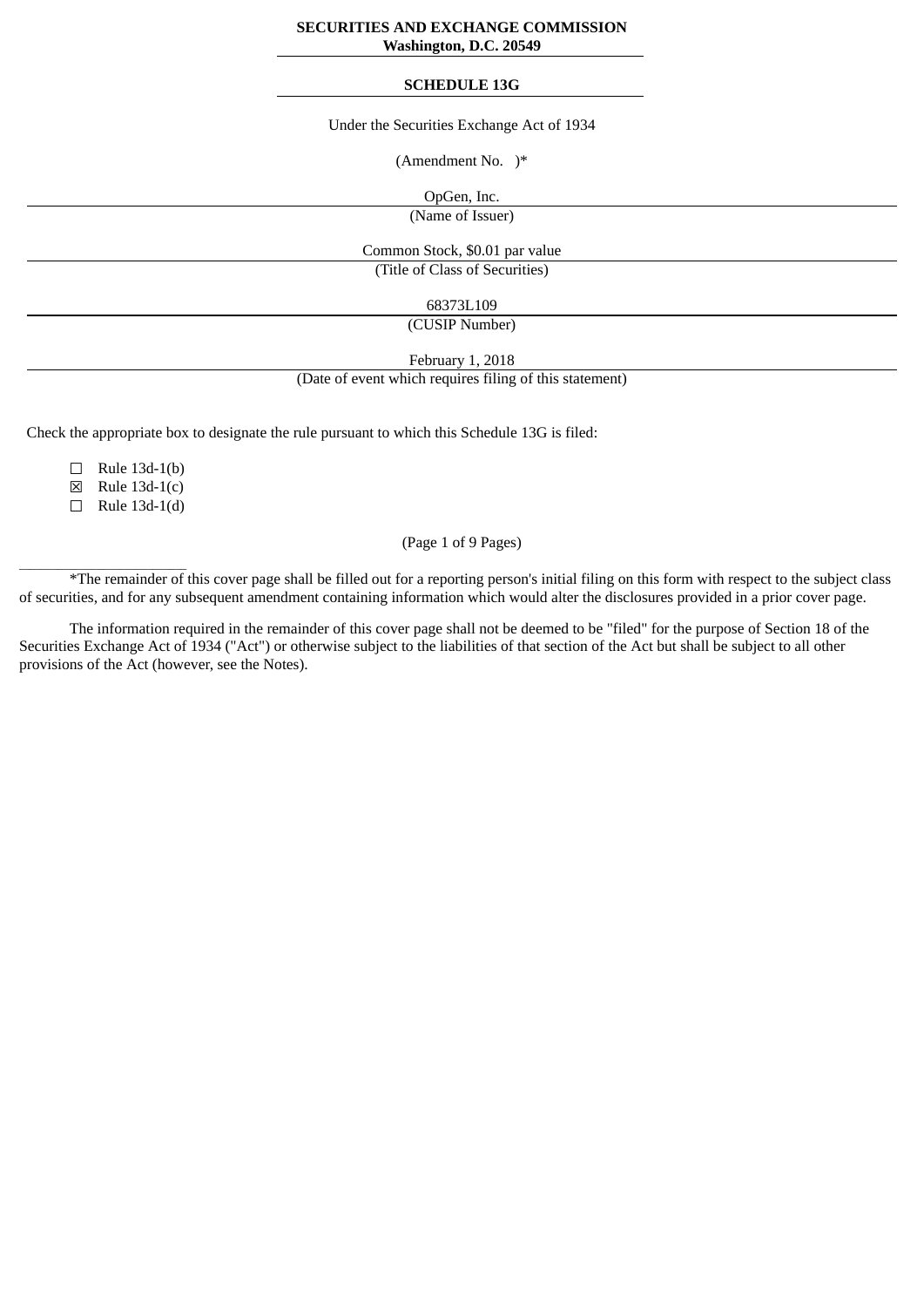| 1                                                        | NAMES OF REPORTING PERSONS                                                                                        |                                                                                 |     |  |  |
|----------------------------------------------------------|-------------------------------------------------------------------------------------------------------------------|---------------------------------------------------------------------------------|-----|--|--|
|                                                          | <b>Empery Asset Management, LP</b><br>CHECK THE APPROPRIATE BOX IF A MEMBER OF A GROUP<br>(a) $\Box$              |                                                                                 |     |  |  |
| $\overline{2}$                                           |                                                                                                                   |                                                                                 |     |  |  |
|                                                          |                                                                                                                   |                                                                                 | (b) |  |  |
| 3                                                        | <b>SEC USE ONLY</b>                                                                                               |                                                                                 |     |  |  |
| $\boldsymbol{4}$                                         | CITIZENSHIP OR PLACE OF ORGANIZATION<br>Delaware                                                                  |                                                                                 |     |  |  |
| <b>NUMBER OF</b><br><b>SHARES</b><br><b>BENEFICIALLY</b> | 5                                                                                                                 | <b>SOLE VOTING POWER</b>                                                        |     |  |  |
|                                                          | 6                                                                                                                 | <b>SHARED VOTING POWER</b><br>461,539 shares of Common Stock                    |     |  |  |
|                                                          |                                                                                                                   | 331,580 shares of Common Stock issuable upon exercise of Warrants (See Item 4)* |     |  |  |
| <b>OWNED BY</b><br><b>EACH</b>                           | 7                                                                                                                 | <b>SOLE DISPOSITIVE POWER</b>                                                   |     |  |  |
| <b>REPORTING</b>                                         |                                                                                                                   |                                                                                 |     |  |  |
| PERSON WITH                                              | 8                                                                                                                 | SHARED DISPOSITIVE POWER<br>461,539 shares of Common Stock                      |     |  |  |
|                                                          |                                                                                                                   | 331,580 shares of Common Stock issuable upon exercise of Warrants (See Item 4)* |     |  |  |
|                                                          |                                                                                                                   |                                                                                 |     |  |  |
| 9                                                        | AGGREGATE AMOUNT BENEFICIALLY OWNED BY EACH REPORTING PERSON                                                      |                                                                                 |     |  |  |
|                                                          | 461,539 shares of Common Stock<br>331,580 shares of Common Stock issuable upon exercise of Warrants (See Item 4)* |                                                                                 |     |  |  |
|                                                          |                                                                                                                   |                                                                                 |     |  |  |
| 10                                                       |                                                                                                                   | CHECK BOX IF THE AGGREGATE AMOUNT IN ROW (9) EXCLUDES CERTAIN SHARES            |     |  |  |
|                                                          |                                                                                                                   |                                                                                 |     |  |  |
| 11                                                       |                                                                                                                   | PERCENT OF CLASS REPRESENTED BY AMOUNT IN ROW (9)                               |     |  |  |
|                                                          | 9.38% (See Item 4)*                                                                                               |                                                                                 |     |  |  |
| 12                                                       | TYPE OF REPORTING PERSON<br><b>PN</b>                                                                             |                                                                                 |     |  |  |
|                                                          |                                                                                                                   |                                                                                 |     |  |  |

\* As more fully described in Item 4, the Warrants are subject to a 4.99% blocker, and the percentage set forth in row (11) gives effect to such blockers. However, as more fully described in Item 4, the securities reported in rows (6), (8) and (9) show the number of shares of Common Stock that would be issuable upon full exercise of such reported securities and do not give effect to such blockers. Therefore, the actual number of shares of Common Stock beneficially owned by such Reporting Person, after giving effect to such blockers, is less than the number of securities reported in rows (6), (8) and (9).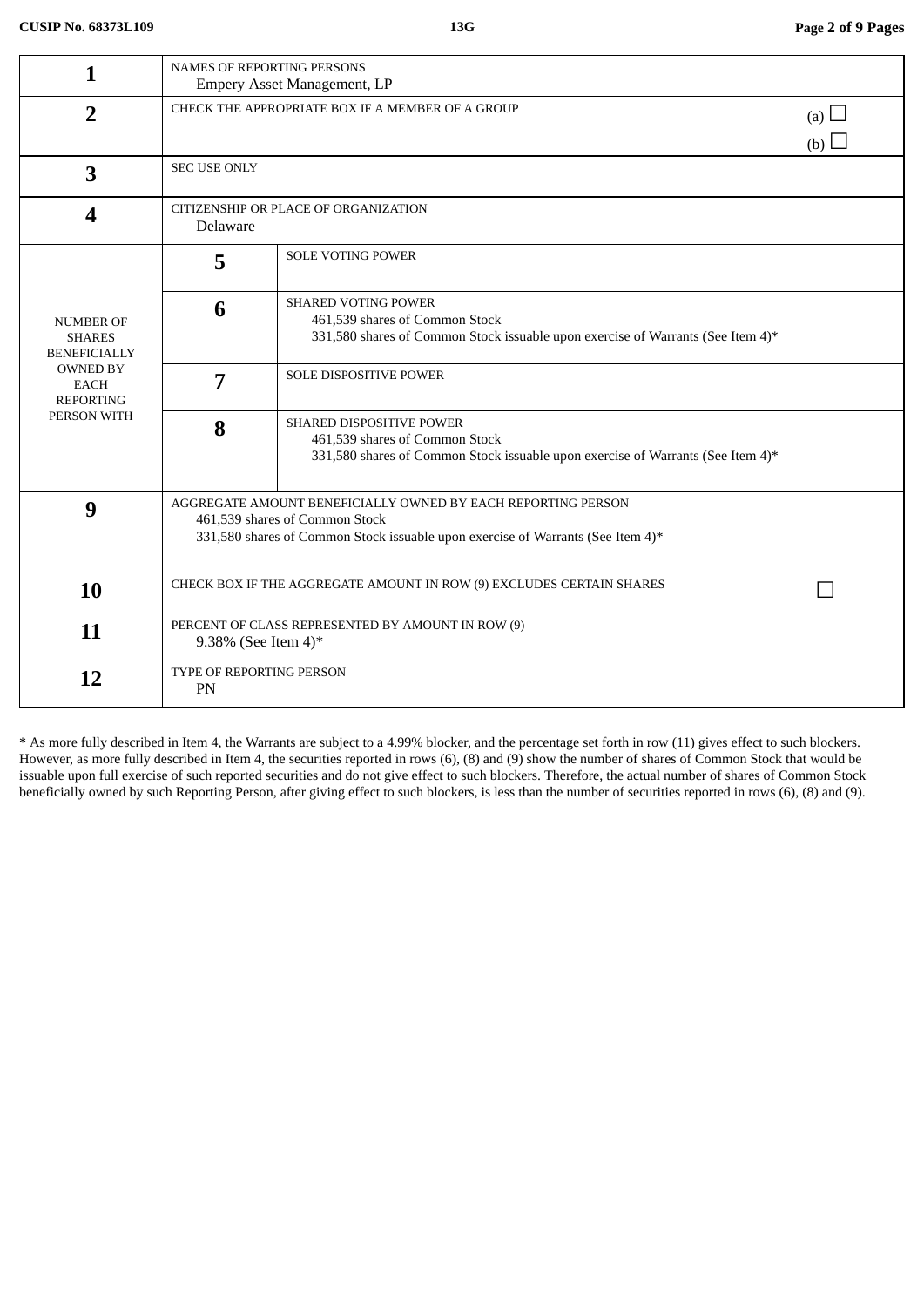| 1                                                                                                                             | <b>NAMES OF REPORTING PERSONS</b><br>Ryan M. Lane                                                                                                                                 |                                                                                                                                                 |  |  |
|-------------------------------------------------------------------------------------------------------------------------------|-----------------------------------------------------------------------------------------------------------------------------------------------------------------------------------|-------------------------------------------------------------------------------------------------------------------------------------------------|--|--|
| $\overline{2}$                                                                                                                |                                                                                                                                                                                   | CHECK THE APPROPRIATE BOX IF A MEMBER OF A GROUP<br>(a) $\Box$<br>(b) $\square$                                                                 |  |  |
| 3                                                                                                                             | <b>SEC USE ONLY</b>                                                                                                                                                               |                                                                                                                                                 |  |  |
| 4                                                                                                                             | CITIZENSHIP OR PLACE OF ORGANIZATION<br><b>United States</b>                                                                                                                      |                                                                                                                                                 |  |  |
| <b>NUMBER OF</b><br><b>SHARES</b><br><b>BENEFICIALLY</b><br><b>OWNED BY</b><br><b>EACH</b><br><b>REPORTING</b><br>PERSON WITH | 5                                                                                                                                                                                 | <b>SOLE VOTING POWER</b>                                                                                                                        |  |  |
|                                                                                                                               | 6                                                                                                                                                                                 | <b>SHARED VOTING POWER</b><br>461,539 shares of Common Stock<br>331,580 shares of Common Stock issuable upon exercise of Warrants (See Item 4)* |  |  |
|                                                                                                                               | 7                                                                                                                                                                                 | SOLE DISPOSITIVE POWER                                                                                                                          |  |  |
|                                                                                                                               | 8                                                                                                                                                                                 | SHARED DISPOSITIVE POWER<br>461,539 shares of Common Stock<br>331,580 shares of Common Stock issuable upon exercise of Warrants (See Item 4)*   |  |  |
| 9                                                                                                                             | AGGREGATE AMOUNT BENEFICIALLY OWNED BY EACH REPORTING PERSON<br>461,539 shares of Common Stock<br>331,580 shares of Common Stock issuable upon exercise of Warrants (See Item 4)* |                                                                                                                                                 |  |  |
| 10                                                                                                                            | CHECK BOX IF THE AGGREGATE AMOUNT IN ROW (9) EXCLUDES CERTAIN SHARES                                                                                                              |                                                                                                                                                 |  |  |
| 11                                                                                                                            | PERCENT OF CLASS REPRESENTED BY AMOUNT IN ROW (9)<br>9.38% (See Item 4)*                                                                                                          |                                                                                                                                                 |  |  |
| 12                                                                                                                            | <b>TYPE OF REPORTING PERSON</b><br>IN                                                                                                                                             |                                                                                                                                                 |  |  |

\* As more fully described in Item 4, the Warrants are subject to a 4.99% blocker, and the percentage set forth in row (11) gives effect to such blockers. However, as more fully described in Item 4, the securities reported in rows (6), (8) and (9) show the number of shares of Common Stock that would be issuable upon full exercise of such reported securities and do not give effect to such blockers. Therefore, the actual number of shares of Common Stock beneficially owned by such Reporting Person, after giving effect to such blockers, is less than the number of securities reported in rows (6), (8) and (9).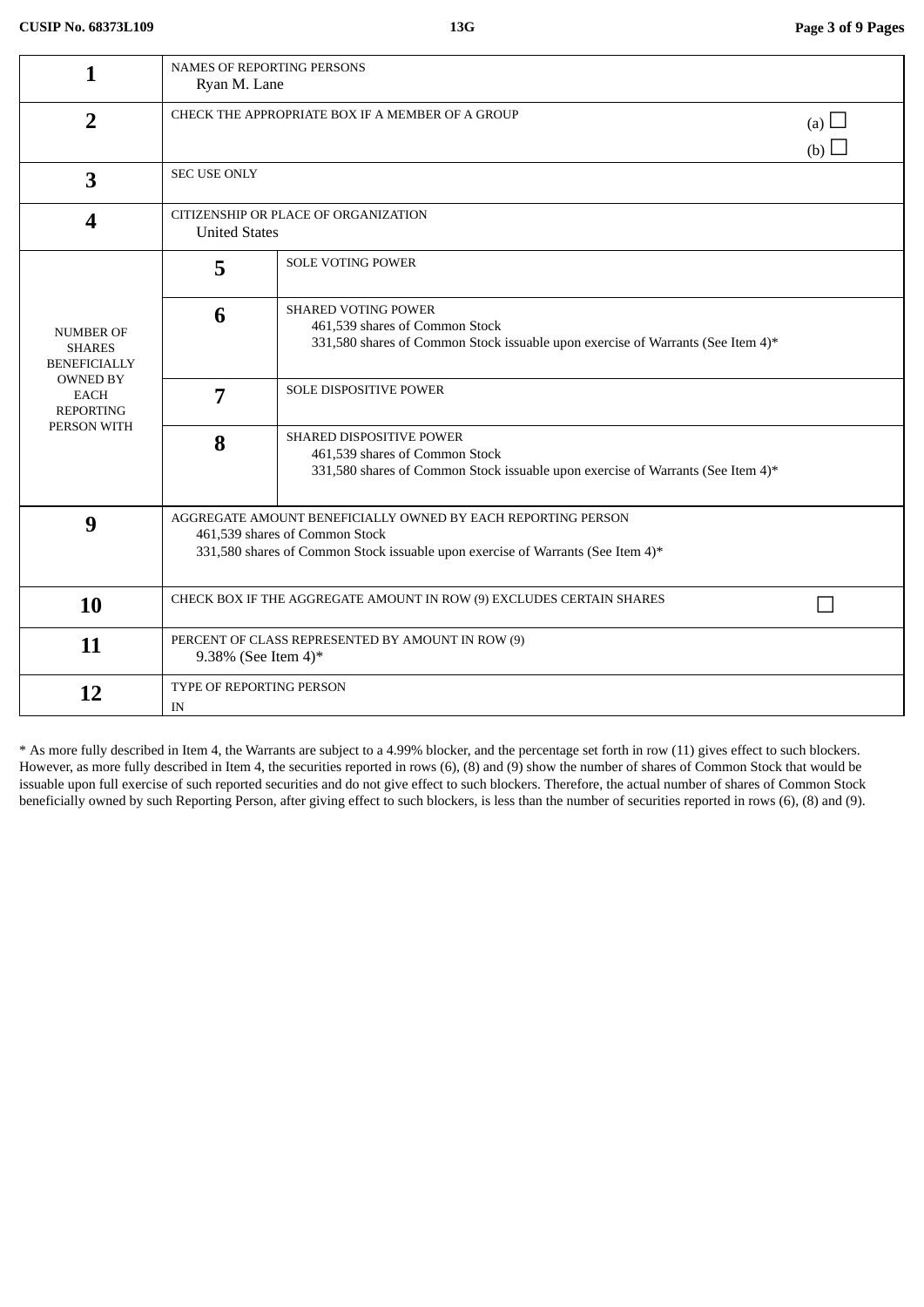| 1                                                                                                                      | <b>NAMES OF REPORTING PERSONS</b><br>Martin D. Hoe                                                                                                                                |                                                                                                                                                 |  |  |
|------------------------------------------------------------------------------------------------------------------------|-----------------------------------------------------------------------------------------------------------------------------------------------------------------------------------|-------------------------------------------------------------------------------------------------------------------------------------------------|--|--|
| $\overline{2}$                                                                                                         |                                                                                                                                                                                   | CHECK THE APPROPRIATE BOX IF A MEMBER OF A GROUP                                                                                                |  |  |
| 3                                                                                                                      | (b)<br><b>SEC USE ONLY</b>                                                                                                                                                        |                                                                                                                                                 |  |  |
| 4                                                                                                                      | CITIZENSHIP OR PLACE OF ORGANIZATION<br><b>United States</b>                                                                                                                      |                                                                                                                                                 |  |  |
| <b>NUMBER OF</b><br><b>SHARES</b><br><b>BENEFICIALLY</b><br><b>OWNED BY</b><br>EACH<br><b>REPORTING</b><br>PERSON WITH | 5                                                                                                                                                                                 | <b>SOLE VOTING POWER</b>                                                                                                                        |  |  |
|                                                                                                                        | 6                                                                                                                                                                                 | <b>SHARED VOTING POWER</b><br>461,539 shares of Common Stock<br>331,580 shares of Common Stock issuable upon exercise of Warrants (See Item 4)* |  |  |
|                                                                                                                        | 7                                                                                                                                                                                 | <b>SOLE DISPOSITIVE POWER</b>                                                                                                                   |  |  |
|                                                                                                                        | 8                                                                                                                                                                                 | SHARED DISPOSITIVE POWER<br>461,539 shares of Common Stock<br>331,580 shares of Common Stock issuable upon exercise of Warrants (See Item 4)*   |  |  |
| 9                                                                                                                      | AGGREGATE AMOUNT BENEFICIALLY OWNED BY EACH REPORTING PERSON<br>461,539 shares of Common Stock<br>331,580 shares of Common Stock issuable upon exercise of Warrants (See Item 4)* |                                                                                                                                                 |  |  |
| <b>10</b>                                                                                                              | CHECK BOX IF THE AGGREGATE AMOUNT IN ROW (9) EXCLUDES CERTAIN SHARES                                                                                                              |                                                                                                                                                 |  |  |
| 11                                                                                                                     | PERCENT OF CLASS REPRESENTED BY AMOUNT IN ROW (9)<br>9.38% (See Item 4)*                                                                                                          |                                                                                                                                                 |  |  |
| 12                                                                                                                     | TYPE OF REPORTING PERSON<br>IN                                                                                                                                                    |                                                                                                                                                 |  |  |

\* As more fully described in Item 4, the Warrants are subject to a 4.99% blocker, and the percentage set forth in row (11) gives effect to such blockers. However, as more fully described in Item 4, the securities reported in rows (6), (8) and (9) show the number of shares of Common Stock that would be issuable upon full exercise of such reported securities and do not give effect to such blockers. Therefore, the actual number of shares of Common Stock beneficially owned by such Reporting Person, after giving effect to such blockers, is less than the number of securities reported in rows (6), (8) and (9).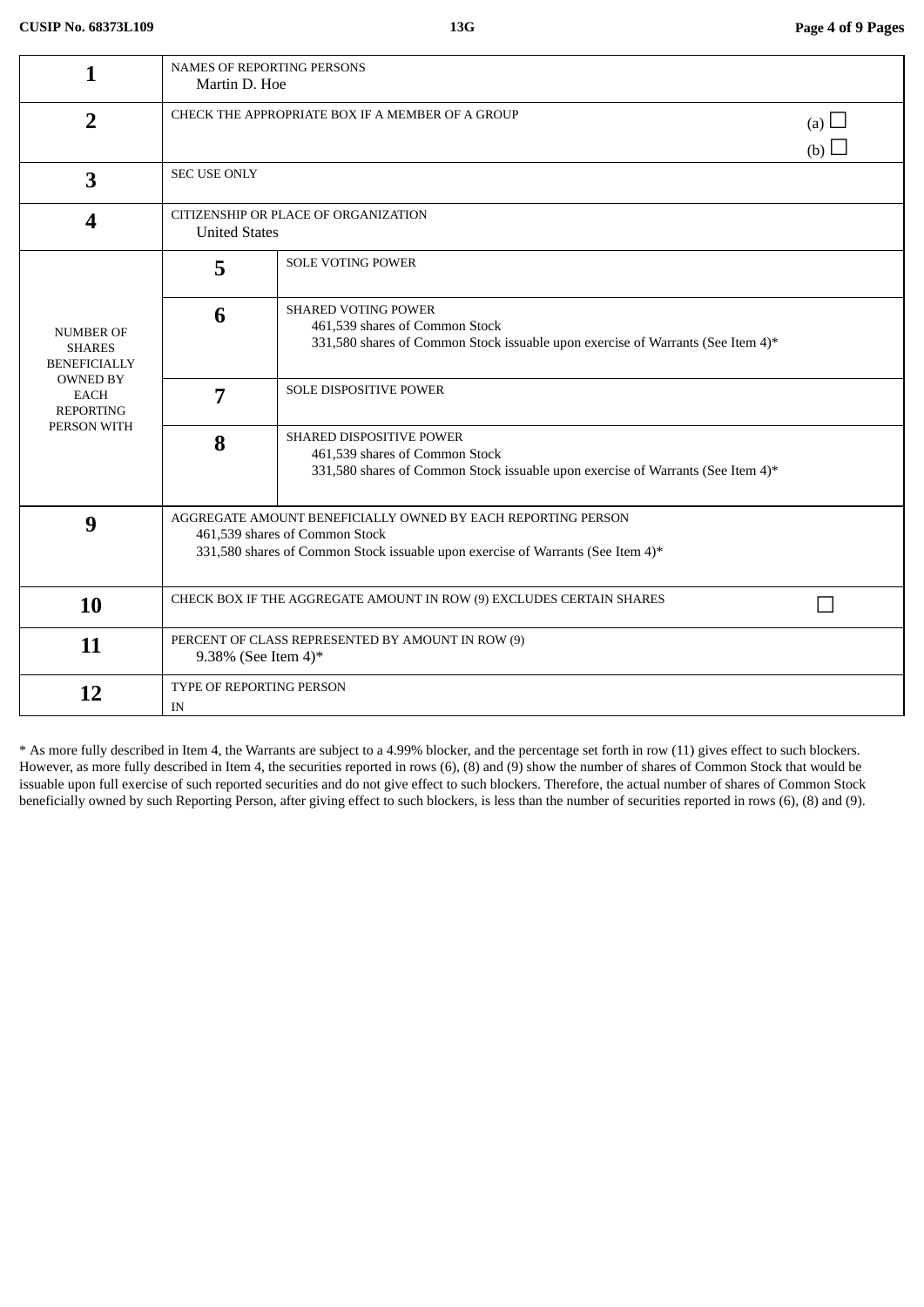The Company's principal executive offices are located at 708 Quince Orchard Road, Suite 205, Gaithersburg, MD 20878.

# **Item 2(a). NAME OF PERSON FILING:**

This statement is filed by the entities and persons listed below, who are collectively referred to herein as "Reporting Persons," with respect to the shares of Common Stock (as defined in Item 2(d) below) of the Company:

#### Investment Manager

(i) Empery Asset Management, LP (the "Investment Manager"), with respect to the shares of Common Stock held by, and underlying the Reported Warrants (as defined below) held by, the funds to which the Investment Manager serves as investment manager (the "Empery Funds").

#### Reporting Individuals

(ii) Mr. Ryan M. Lane ("Mr. Lane"), with respect to the shares of Common Stock held by, and underlying the Reported Warrants held by, the Empery Funds.

(iii) Mr. Martin D. Hoe ("Mr. Hoe"), with respect to the shares of Common Stock held by, and underlying the Reported Warrants held by, the Empery Funds.

The Investment Manager serves as the investment manager to each of the Empery Funds. Each of the Mr. Lane and Mr. Hoe (the "Reporting Individuals") is a Managing Member of Empery AM GP, LLC (the "General Partner"), the general partner of the Investment Manager.

# **Item 2(b). ADDRESS OF PRINCIPAL BUSINESS OFFICE OR, IF NONE, RESIDENCE:**

The address of the business office of each of the Reporting Persons is:

1 Rockefeller Plaza, Suite 1205 New York, New York 10020

# **Item 2(c). CITIZENSHIP:**

Citizenship is set forth in Row 4 of the cover page for each Reporting Person hereto and is incorporated herein by reference for each such Reporting Person.

# **Item 2(d). TITLE OF CLASS OF SECURITIES:**

Common Stock, \$0.01 par value (the "Common Stock")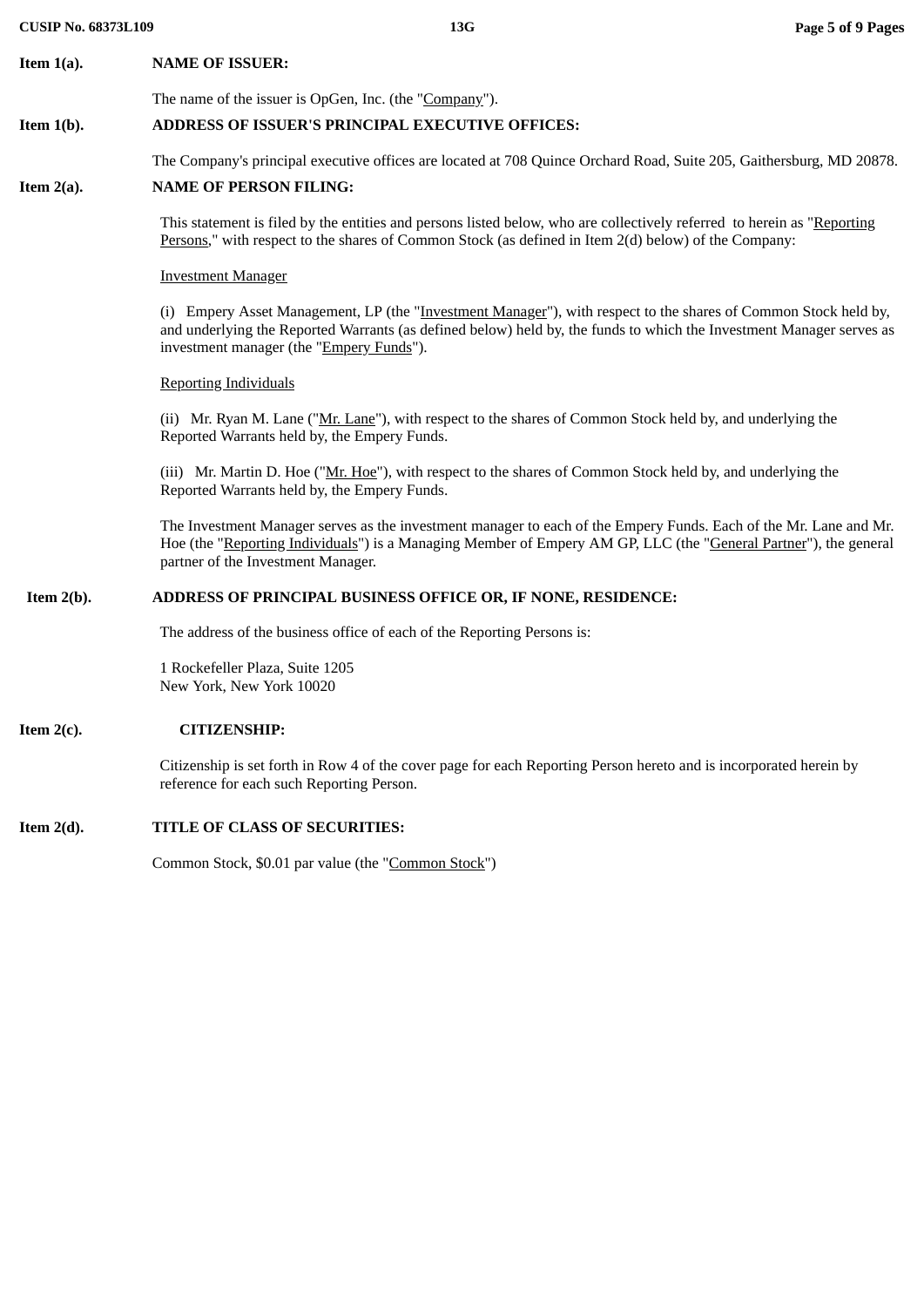| Item 2(e). | <b>CUSIP NUMBER:</b>                                                                                               |        |                                                                                                                                              |  |
|------------|--------------------------------------------------------------------------------------------------------------------|--------|----------------------------------------------------------------------------------------------------------------------------------------------|--|
|            | 68373L109                                                                                                          |        |                                                                                                                                              |  |
| Item 3.    | IF THIS STATEMENT IS FILED PURSUANT TO RULES 13d-1(b) OR 13d-2(b) OR (c), CHECK WHETHER<br>THE PERSON FILING IS A: |        |                                                                                                                                              |  |
|            | (a)                                                                                                                | $\Box$ | Broker or dealer registered under Section 15 of the Act,                                                                                     |  |
|            | (b)                                                                                                                | $\Box$ | Bank as defined in Section 3(a)(6) of the Act,                                                                                               |  |
|            | (c)                                                                                                                | $\Box$ | Insurance Company as defined in Section $3(a)(19)$ of the Act,                                                                               |  |
|            | (d)                                                                                                                | $\Box$ | Investment Company registered under Section 8 of the Investment Company Act of 1940,                                                         |  |
|            | (e)                                                                                                                | $\Box$ | Investment Adviser registered under Section 203 of the Investment Advisers Act of 1940,                                                      |  |
|            | (f)                                                                                                                | $\Box$ | Employee Benefit Plan or Endowment Fund in accordance with Rule 13d-1(b)(1)(ii)(F),                                                          |  |
|            | (g)                                                                                                                | $\Box$ | Parent Holding Company or control person in accordance with Rule 13d-1(b)(1)(ii)(G),                                                         |  |
|            | (h)                                                                                                                | $\Box$ | Savings Association as defined in Section 3(b) of the Federal Deposit Insurance Act,                                                         |  |
|            | (i)                                                                                                                | $\Box$ | Church Plan that is excluded from the definition of an investment company under Section $3(c)(14)$ of<br>the Investment Company Act of 1940, |  |
|            | (j)                                                                                                                | $\Box$ | A non-U.S. institution in accordance with Rule 13d-1(b)(1)(ii)(J);                                                                           |  |
|            | (k)                                                                                                                | $\Box$ | Group, in accordance with Rule $13d-1(b)(1)(ii)(K)$ .                                                                                        |  |
|            | If filing as a non-U.S. institution in accordance with Rule $13d-1(b)(1)(ii)(J)$ , please                          |        |                                                                                                                                              |  |

# **Item 4. OWNERSHIP.**

specify the type of institution:

The information as of the date of the event which requires filing of this statement required by Items  $4(a) - (c)$  is set forth in Rows 5 – 11 of the cover page for each Reporting Person hereto and is incorporated herein by reference for each such Reporting Person. The percentage set forth in Row 11 of the cover page for each Reporting Person is based on 4,919,747 shares of Common Stock issued and outstanding as of February 1, 2018, as represented in the Company's Prospectus Supplement on Form 424(b)(4) filed with the Securities and Exchange Commission on February 5, 2018 and assumes the exercise of the Company's reported warrants (the "Reported Warrants") subject to the Blockers (as defined below).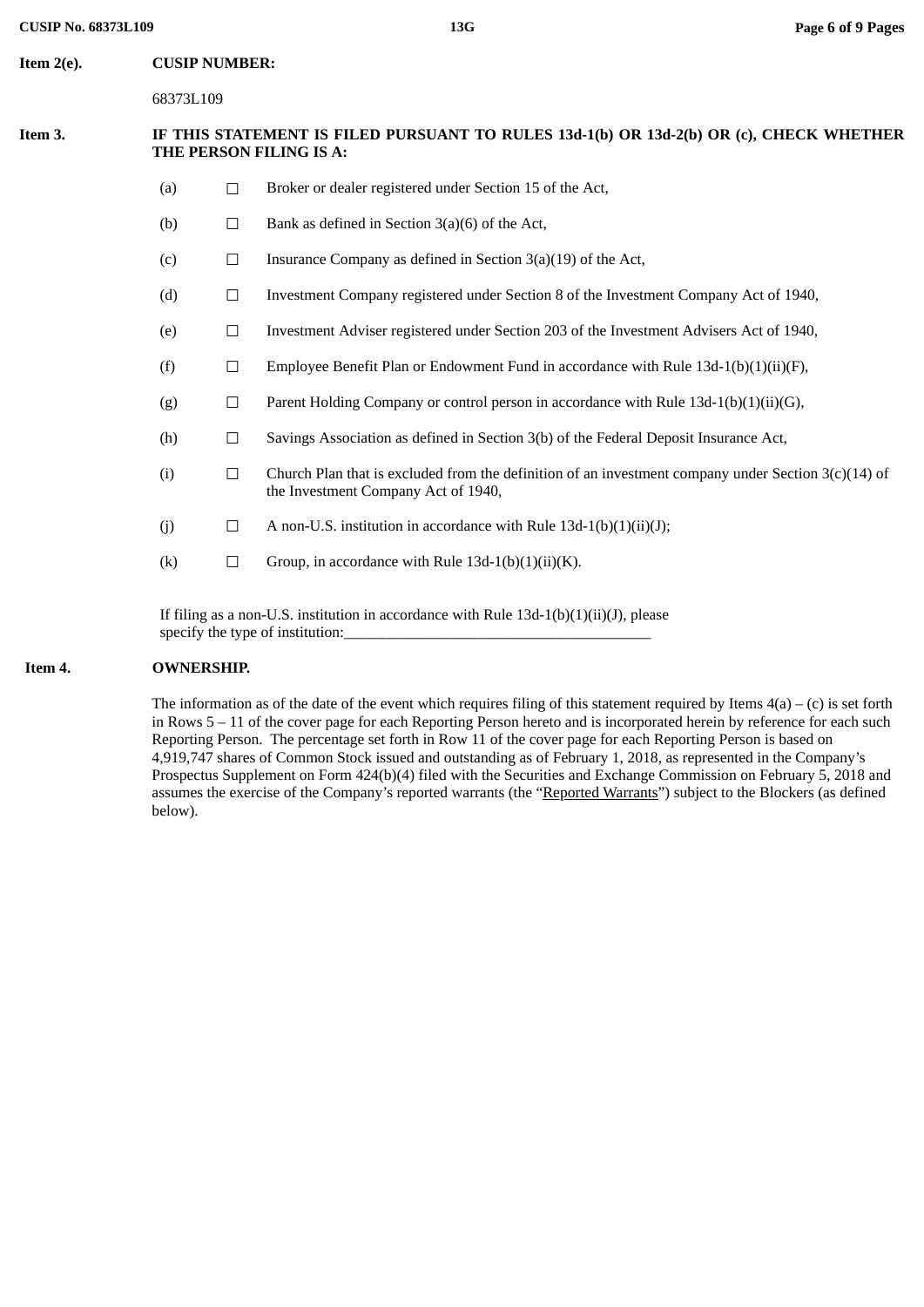Pursuant to the terms of the Reported Warrants, the Reporting Persons cannot exercise the Reported Warrants to the extent the Reporting Persons would beneficially own, after any such exercise, more than 4.99% of the outstanding shares of Common Stock (the "Blockers"), and the percentage set forth in Row 11 of the cover page for each Reporting Person gives effect to the Blockers. Consequently, as of the date of the event which requires the filing of this statement, the Reporting Persons were not able to exercise any of the Reported Warrants due to the Blockers.

The Investment Manager, which serves as the investment manager to the Empery Funds, may be deemed to be the beneficial owner of all shares of Common Stock held by, and underlying the Reported Warrants (subject to the Blockers) held by, the Empery Funds. Each of the Reporting Individuals, as Managing Members of the General Partner of the Investment Manager with the power to exercise investment discretion, may be deemed to be the beneficial owner of all shares of Common Stock held by, and underlying the Reported Warrants (subject to the Blockers) held by, the Empery Funds. The foregoing should not be construed in and of itself as an admission by any Reporting Person as to beneficial ownership of shares of Common Stock owned by another Reporting Person. Each of the Empery Funds and the Reporting Individuals hereby disclaims any beneficial ownership of any such shares of Common Stock.

- **Item 5. OWNERSHIP OF FIVE PERCENT OR LESS OF A CLASS.** Not applicable.
- **Item 6. OWNERSHIP OF MORE THAN FIVE PERCENT ON BEHALF OF ANOTHER PERSON.** See Item 2(a) above.
- **Item 7. IDENTIFICATION AND CLASSIFICATION OF THE SUBSIDIARY WHICH ACQUIRED THE SECURITY BEING REPORTED ON BY THE PARENT HOLDING COMPANY.** Not applicable.
- **Item 8. IDENTIFICATION AND CLASSIFICATION OF MEMBERS OF THE GROUP.** Not applicable.
- **Item 9. NOTICE OF DISSOLUTION OF GROUP.** Not applicable.

#### **Item 10. CERTIFICATION.**

Each of the Reporting Persons hereby makes the following certification:

By signing below each Reporting Person certifies that, to the best of its knowledge and belief, the securities referred to above were not acquired and are not held for the purpose of or with the effect of changing or influencing the control of the issuer of the securities and were not acquired and are not held in connection with or as a participant in any transaction having that purpose or effect.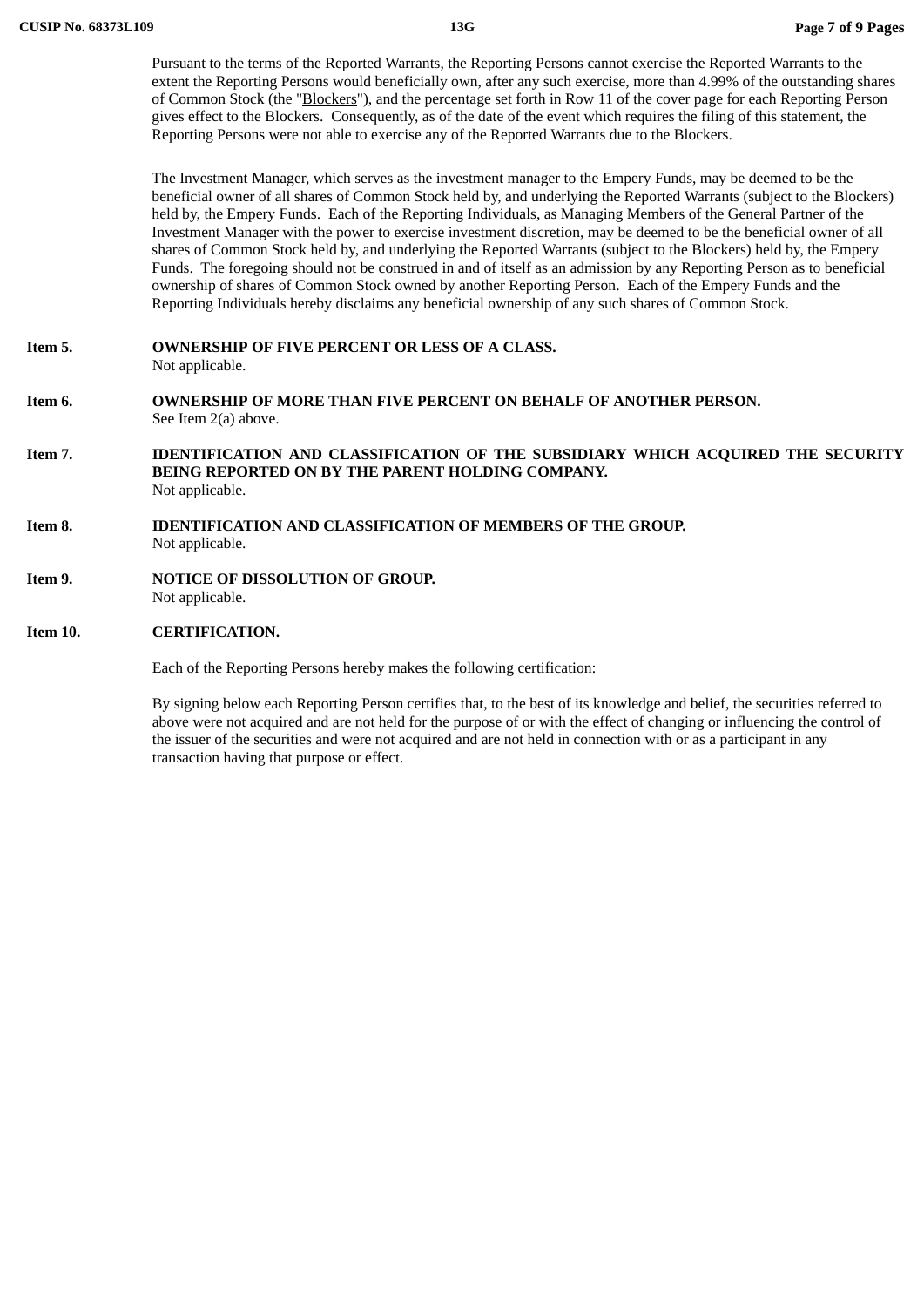## **SIGNATURES**

After reasonable inquiry and to the best of our knowledge and belief, the undersigned certify that the information set forth in this statement is true, complete and correct.

DATED: February 8, 2018

EMPERY ASSET MANAGEMENT, LP By: EMPERY AM GP, LLC, its General Partner

By: /s/ Ryan M. Lane Name: Ryan M. Lane Title: Managing Member

/s/ Ryan M. Lane Ryan M. Lane

/s/ Martin D. Hoe Martin D. Hoe